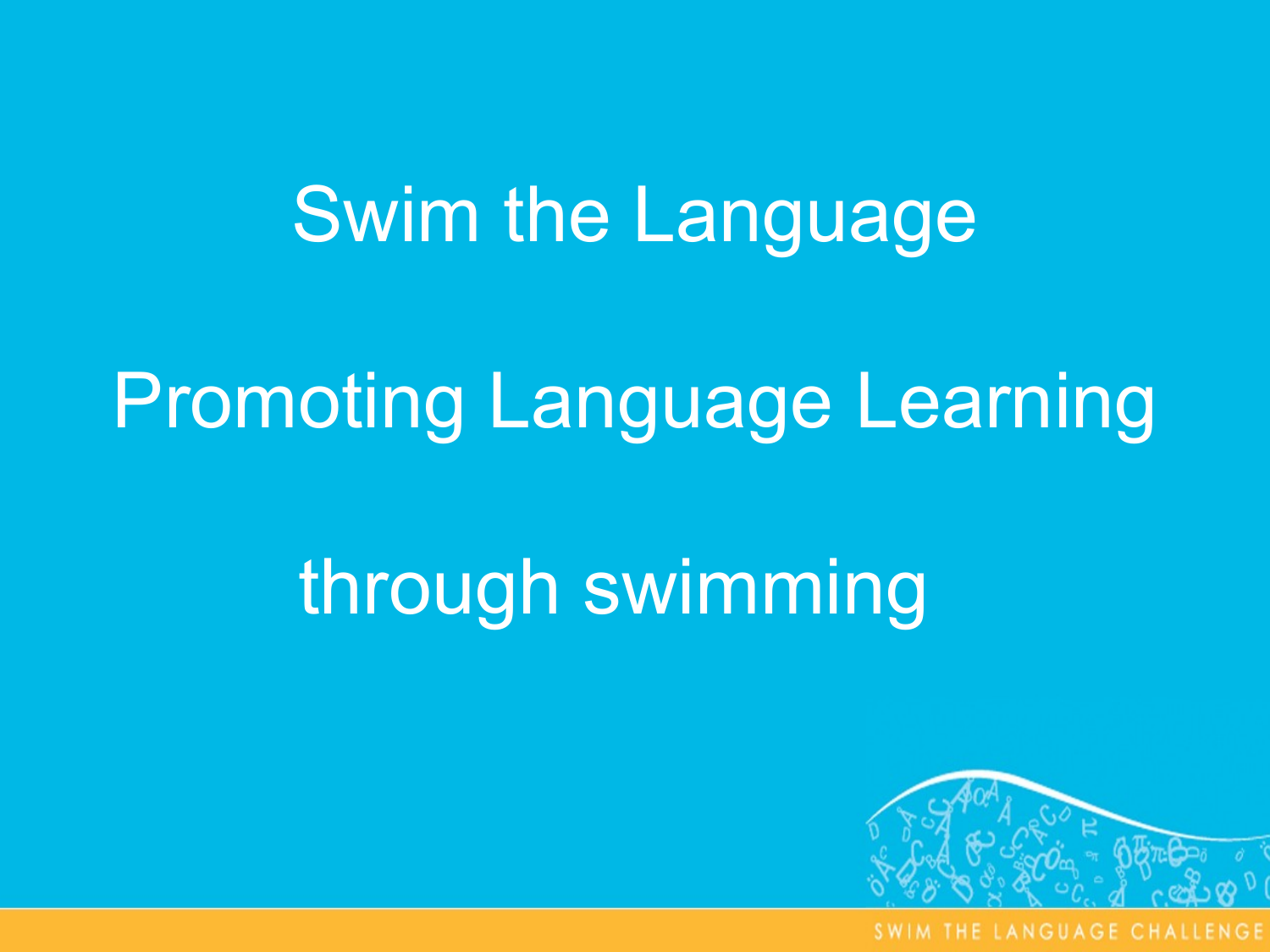## The Project

Swim the language is a language competition on line

[www.swimthelanguage.org](http://www.swimthelanguage.org/)

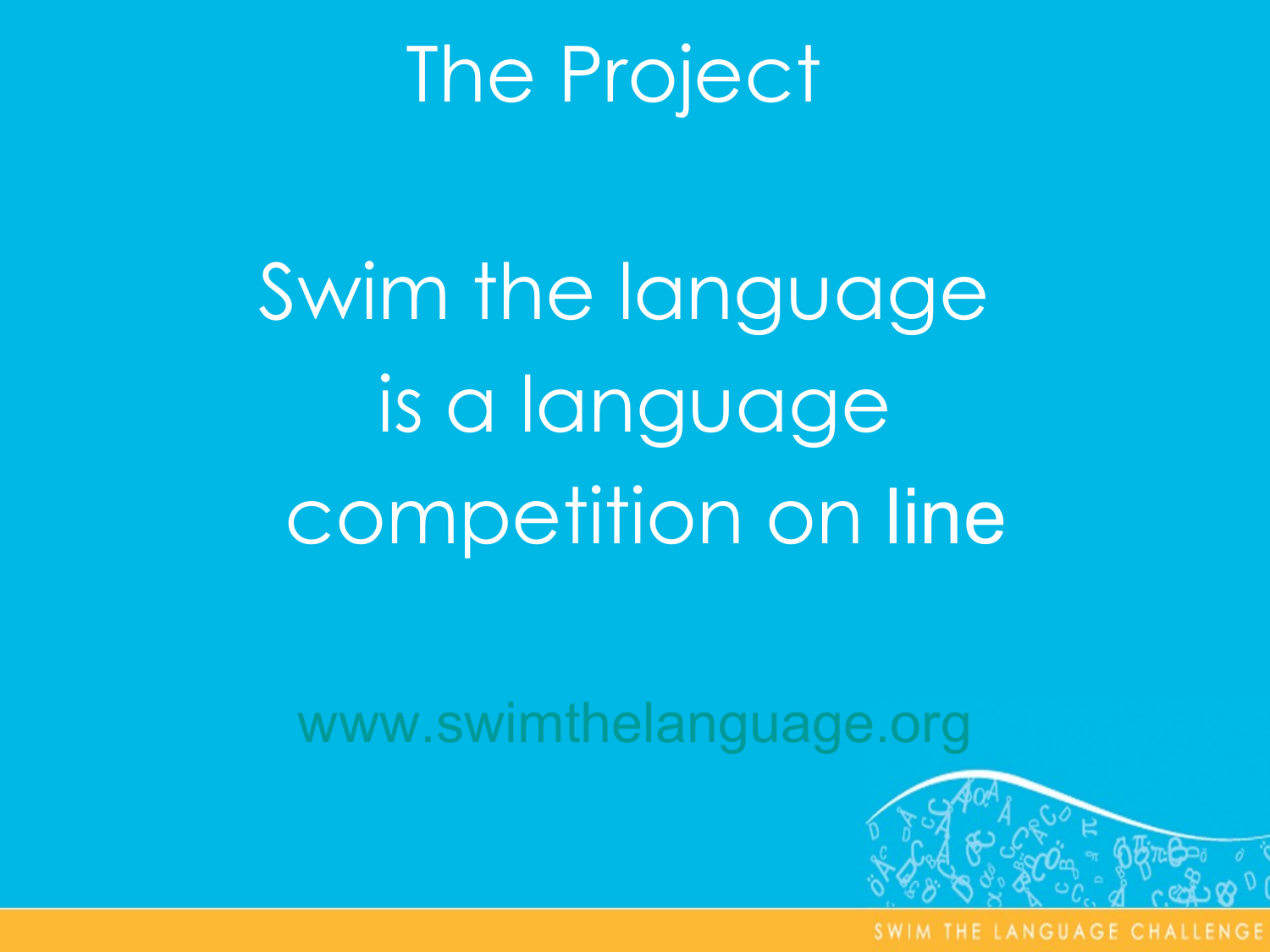The Challenge is open to all EU citizens

Starting October 1st 2007 Ends in May 2008

Target languages are Finnish Hungarian Italian Slovenian

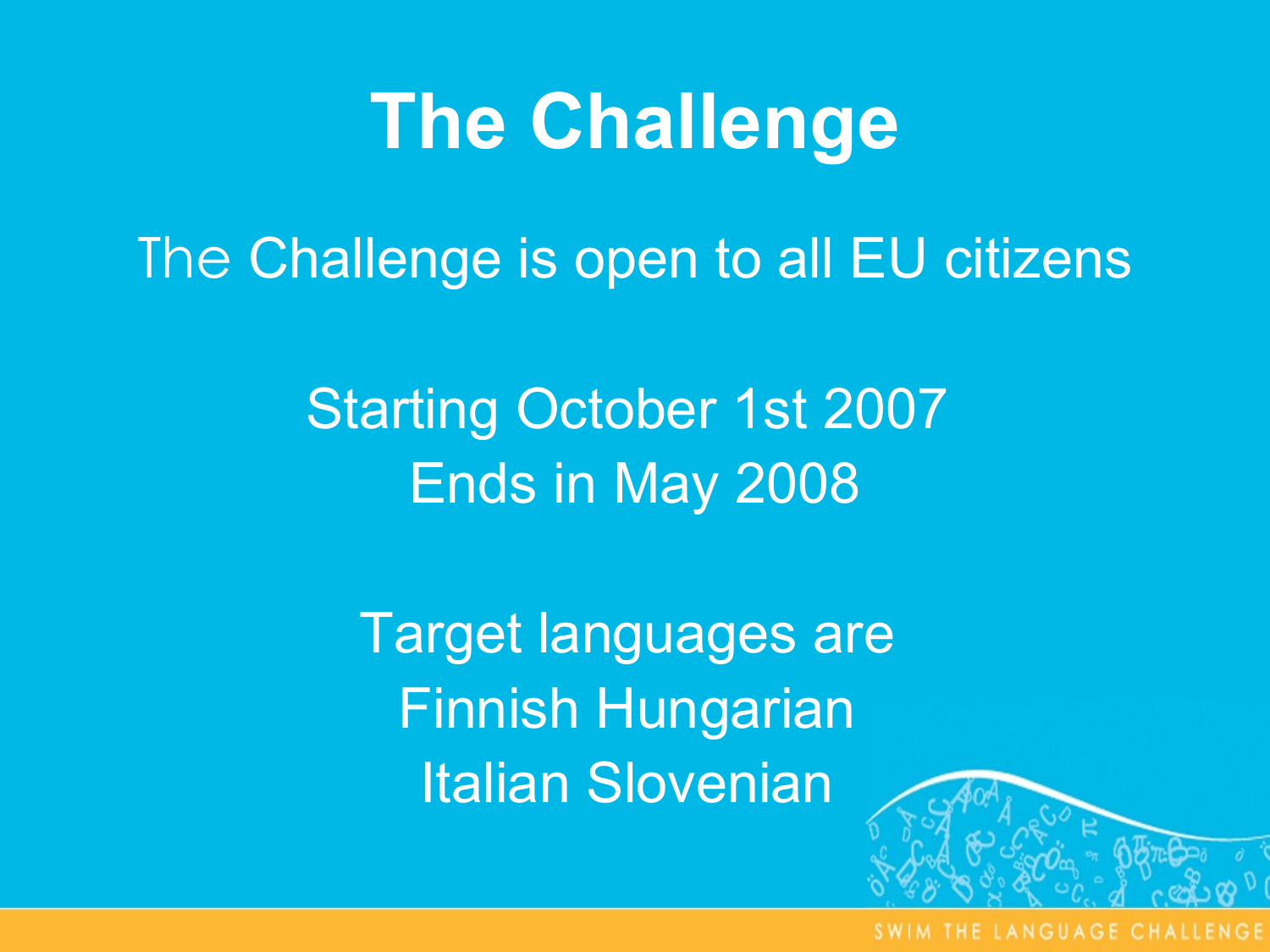## The Relay

The Challenge is a relay race divided into four legs It covers the language needs of a potential swimmer to the European Championship

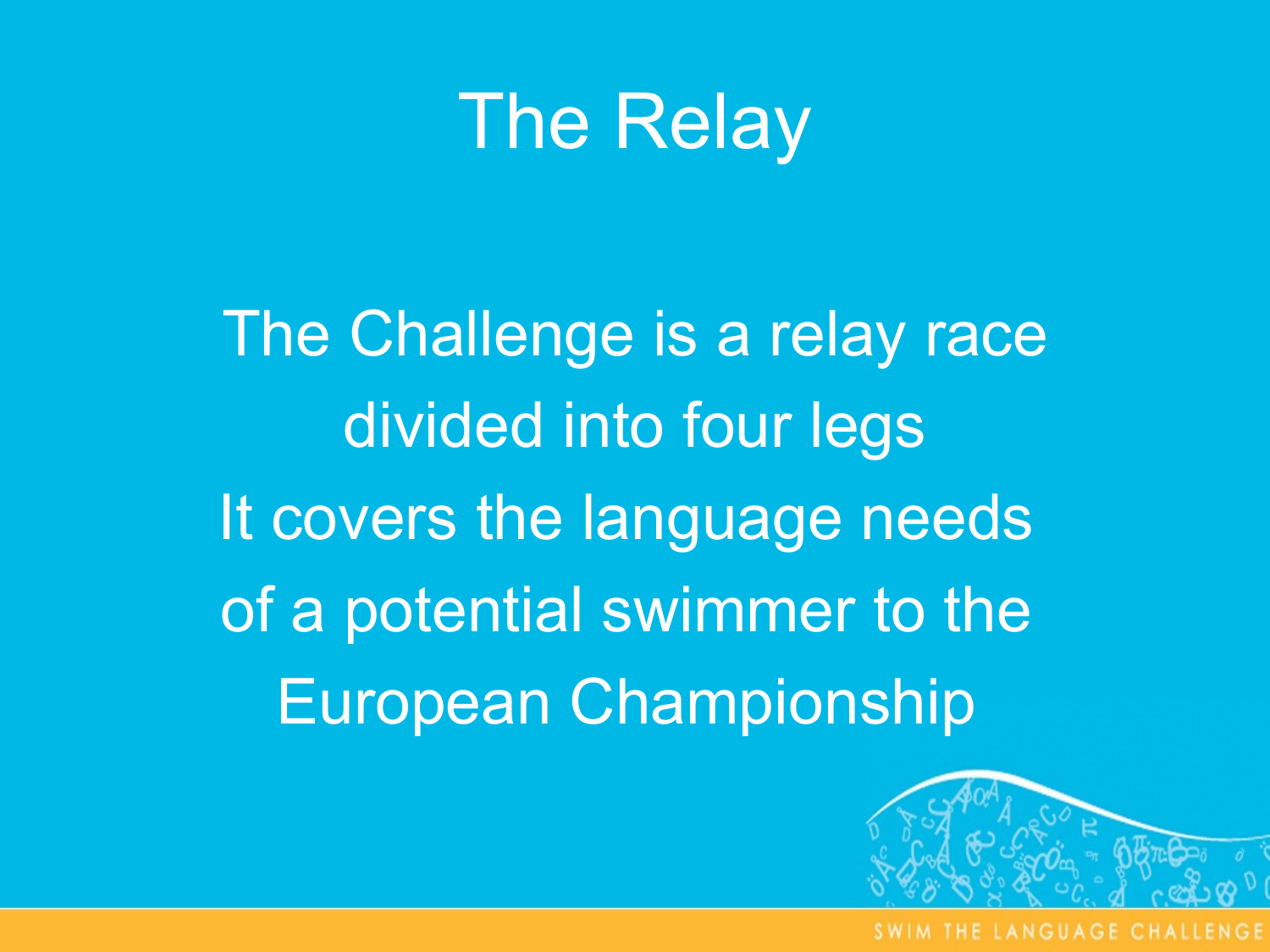## The legs of the relay race

Leg 1: Arriving in the country Leg 2: Socialising with other swimmers Leg 3: Talking about swimming Leg 4: Meeting the culture of the country

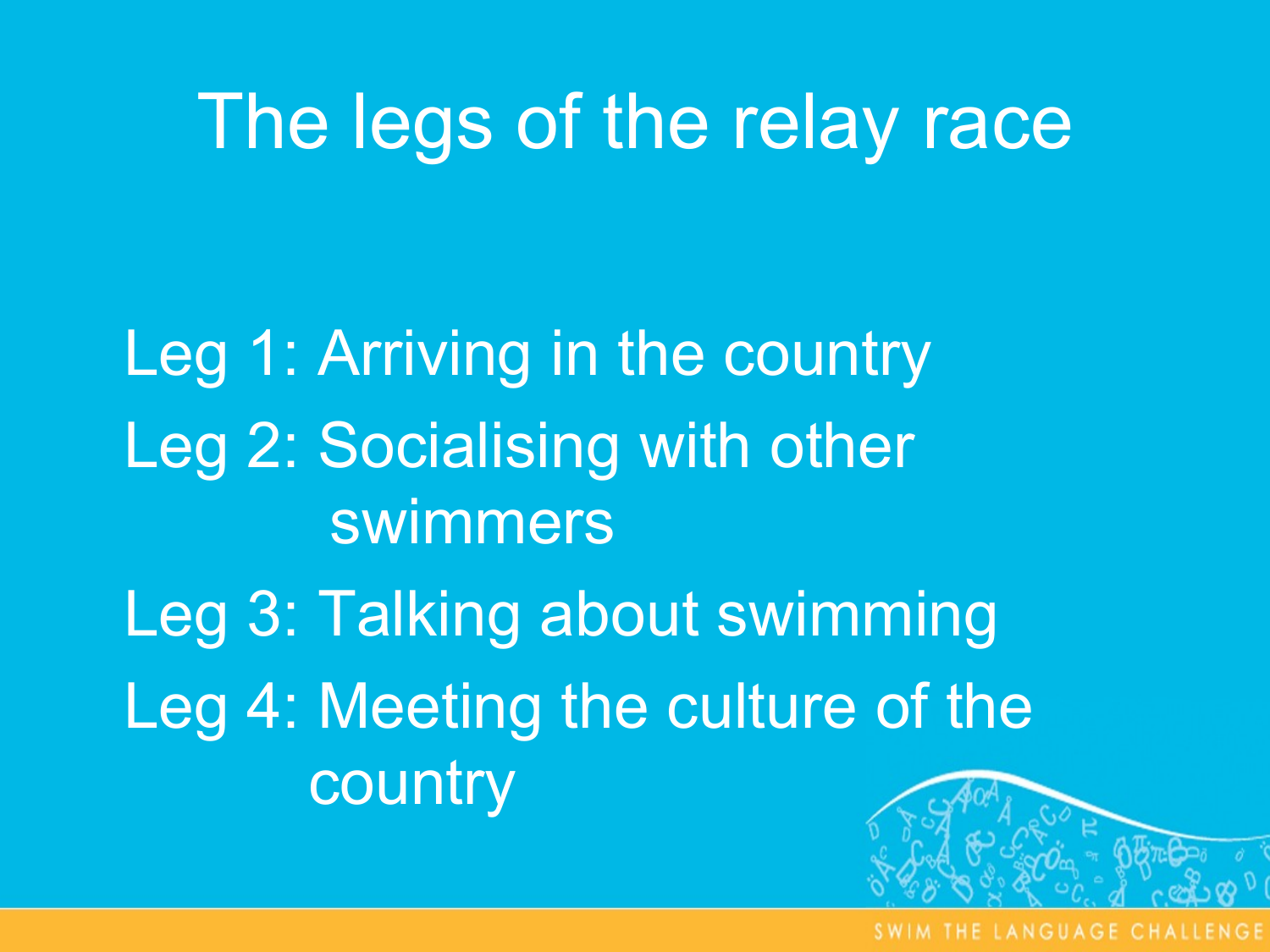#### The start

participants register choose their "swim" language go to the training sessions do the exercises get feed back from the coach

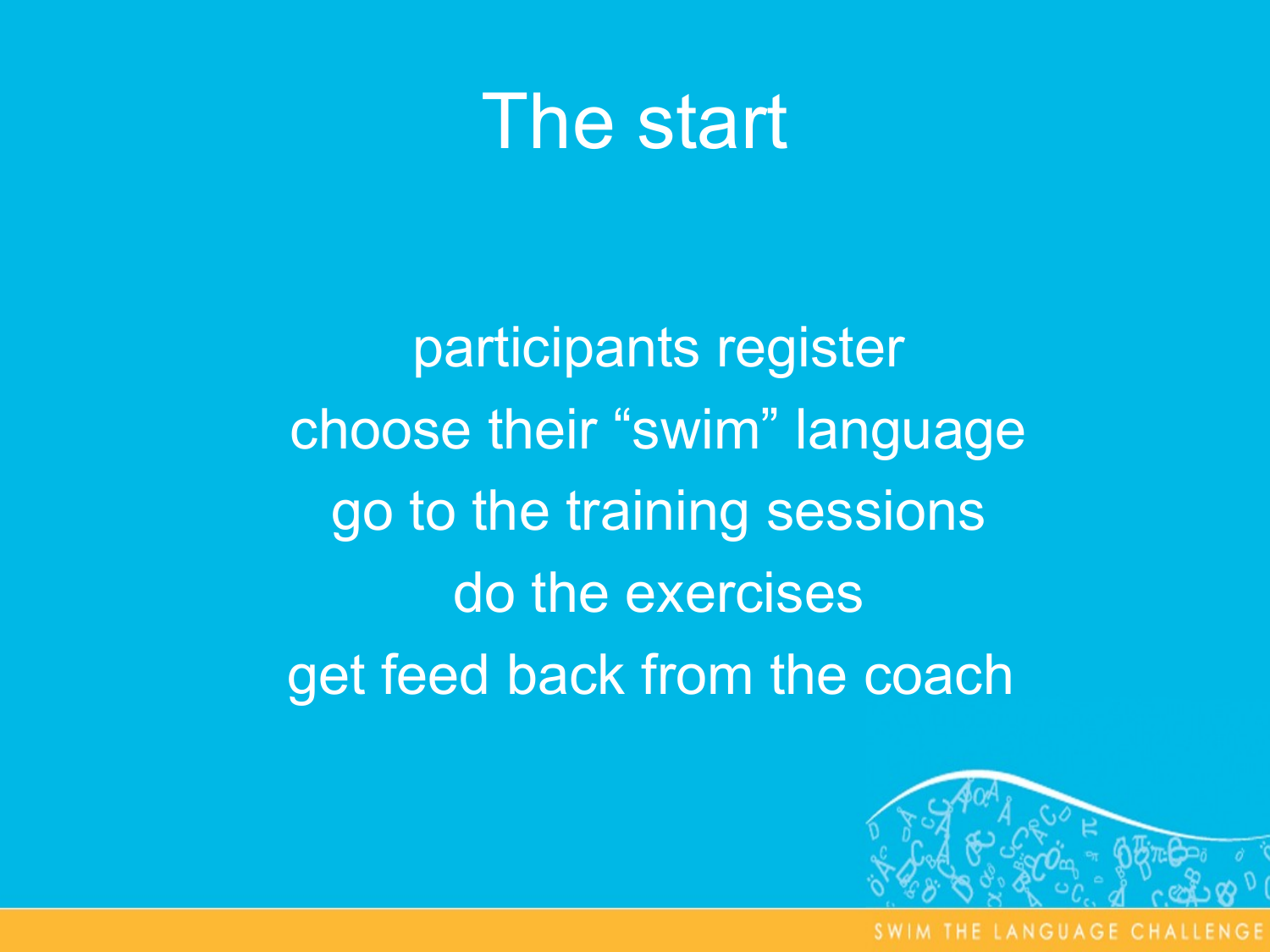

when language swimmers feel they are ready they go for the race (a language test) the test gives scores and access to the following training sessions

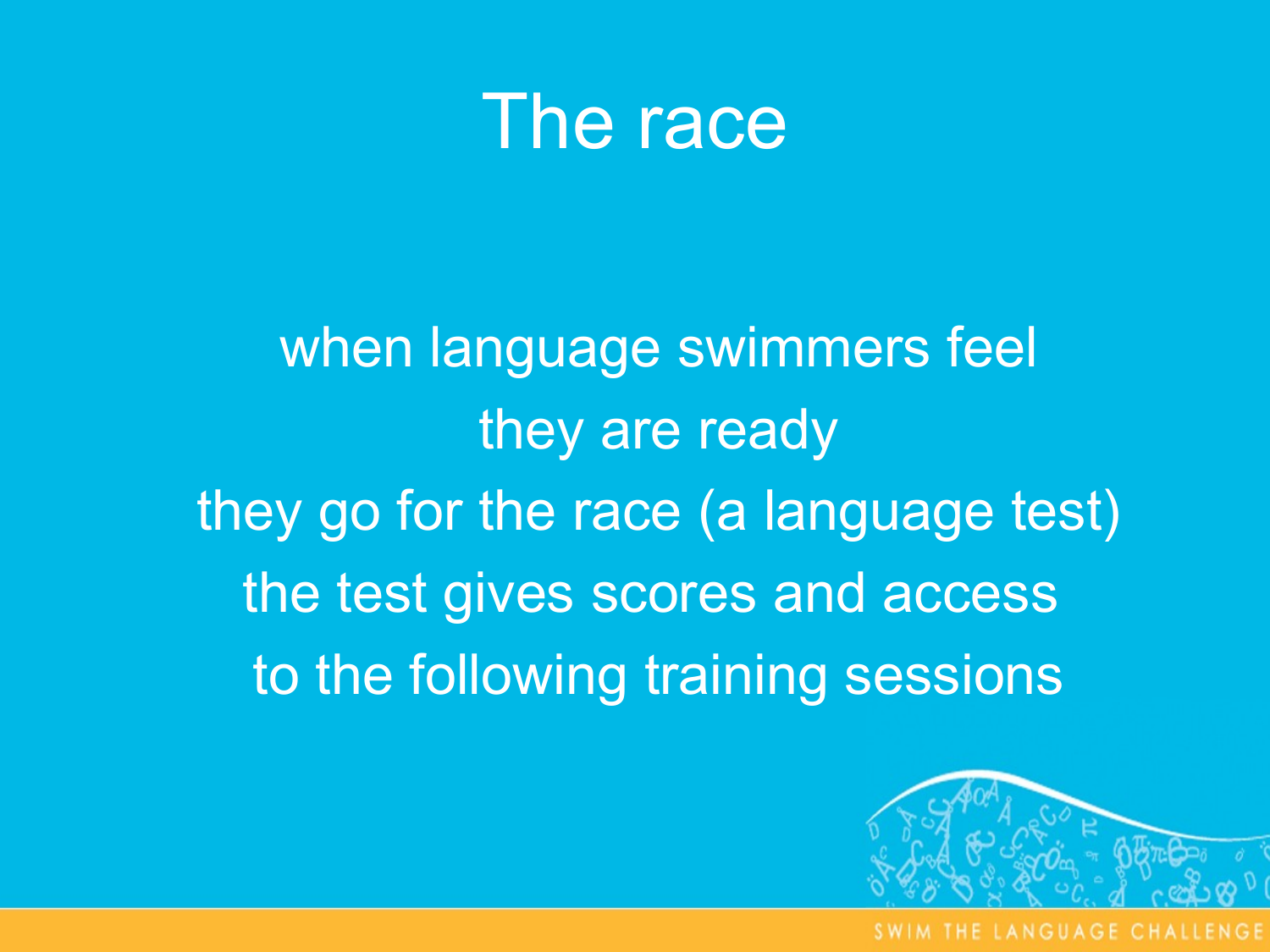

the first 4 best "language swimmers" are invited to the Swim the language finals in Malaga July 2008

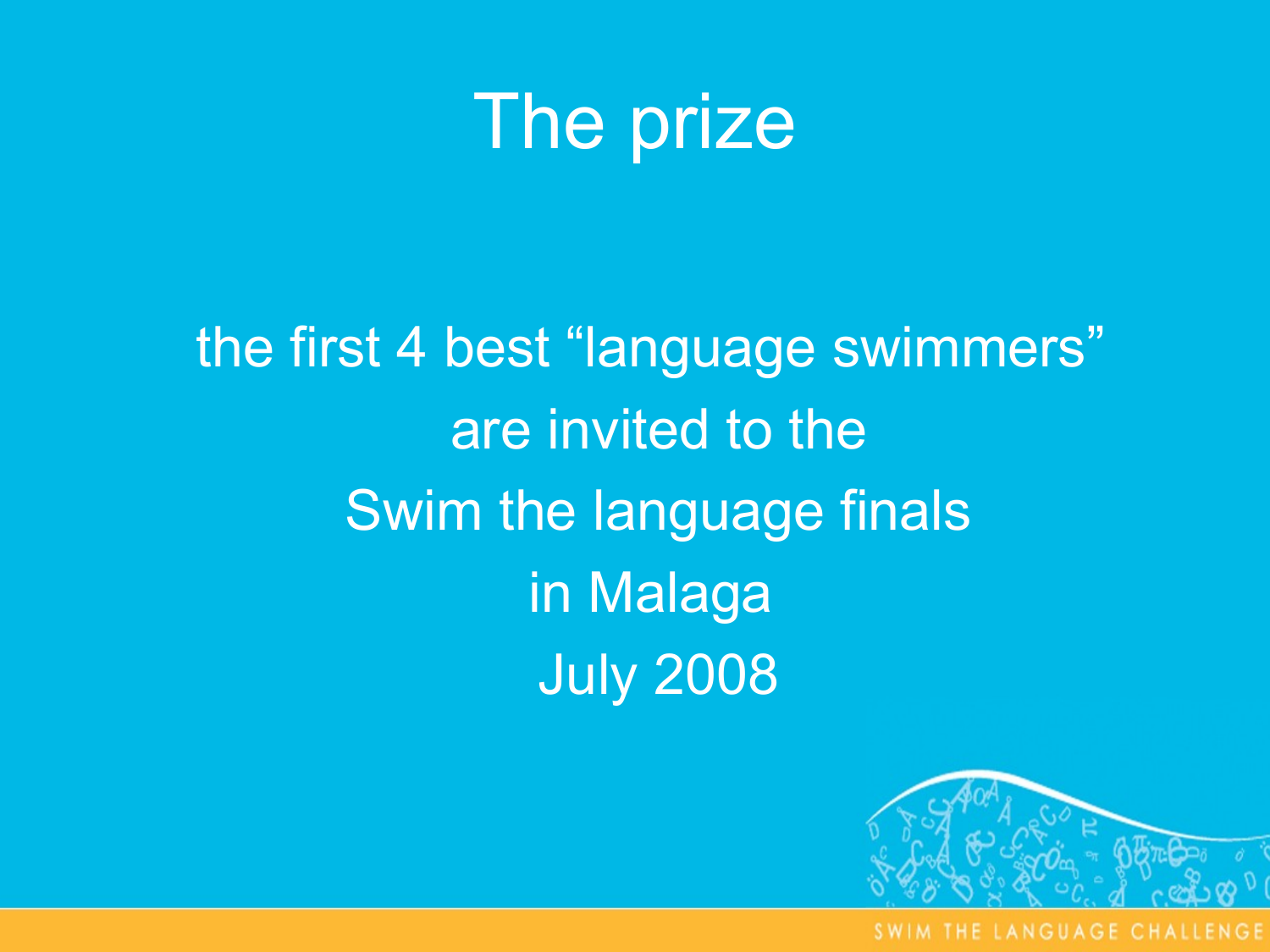### Be part ont only win

#### Plus 4 participants taken from a draw

#### To reward motivation to learn

#### not only to win

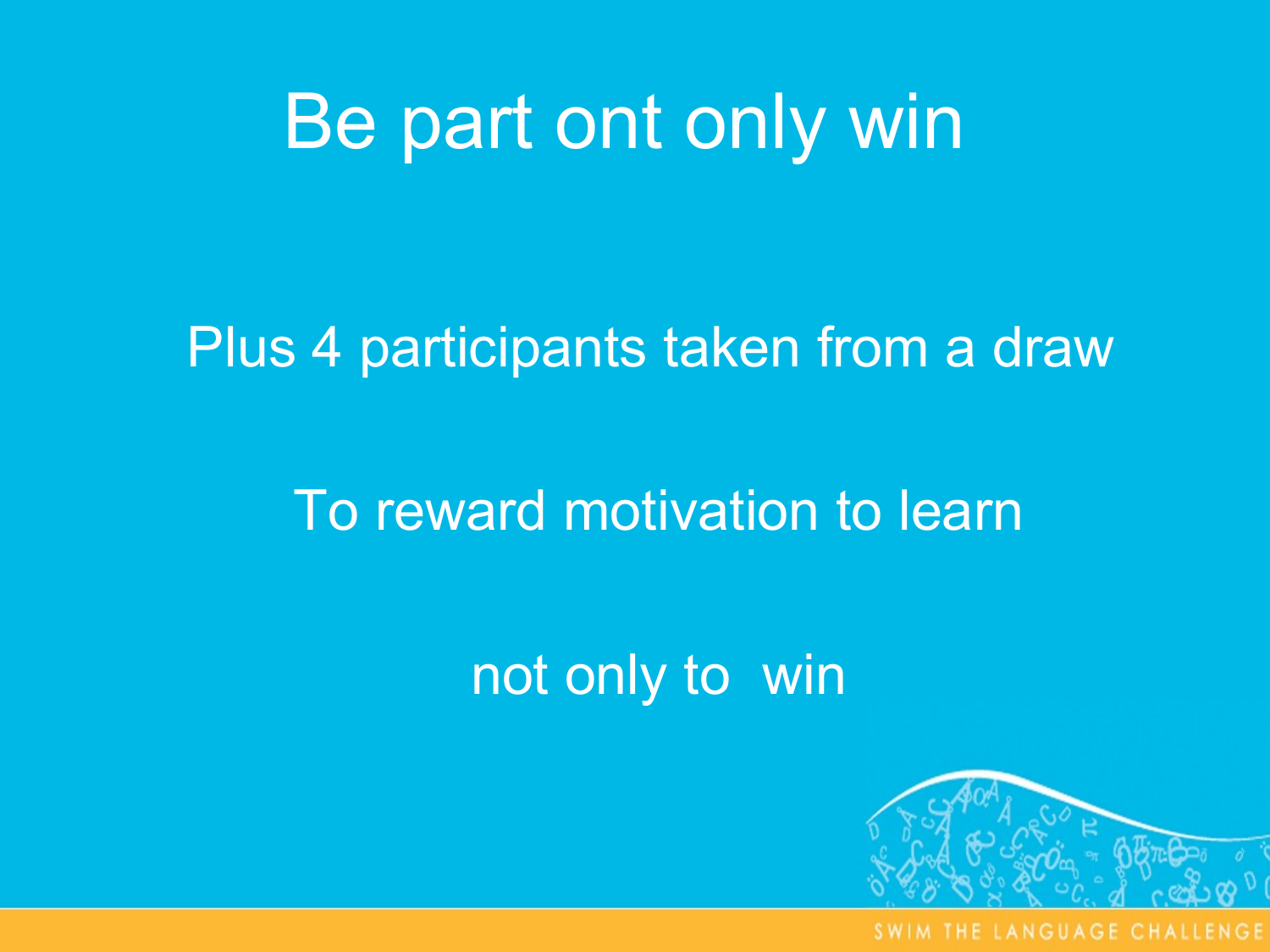## The dissemination strategy

Dissemination strategy started since the very start of the project taking into account the specific characteristics of the partnership the marketing tools the schedule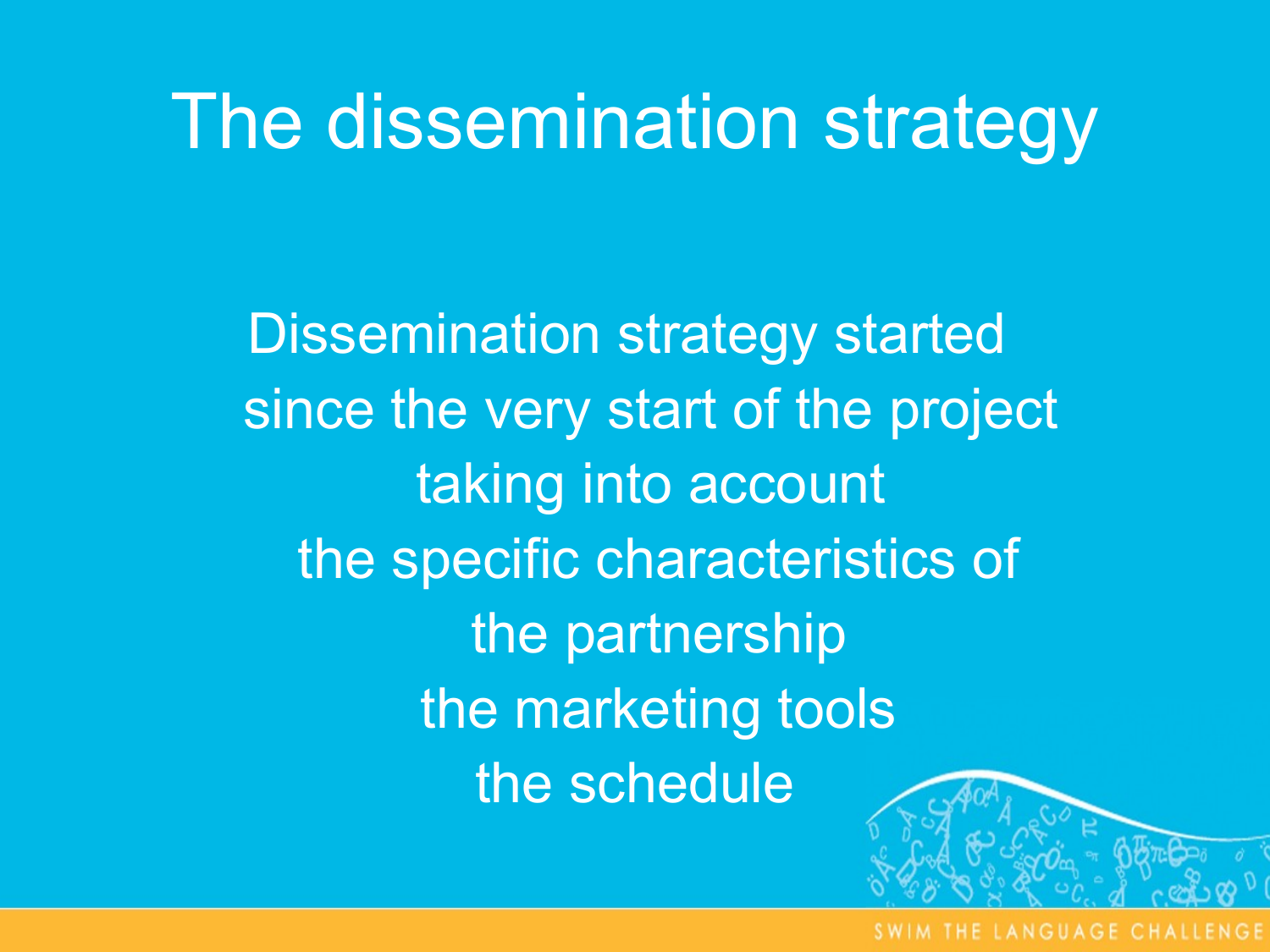## The partnership

- Len Ligue Europeenne de Natation It is an umbrella organisation coordinating allEuropean water sports federations
- Leader Comunicare Inter Culture
- University of Budapest
- University of Koper Language **Department**
- Transdemica e-learning and software development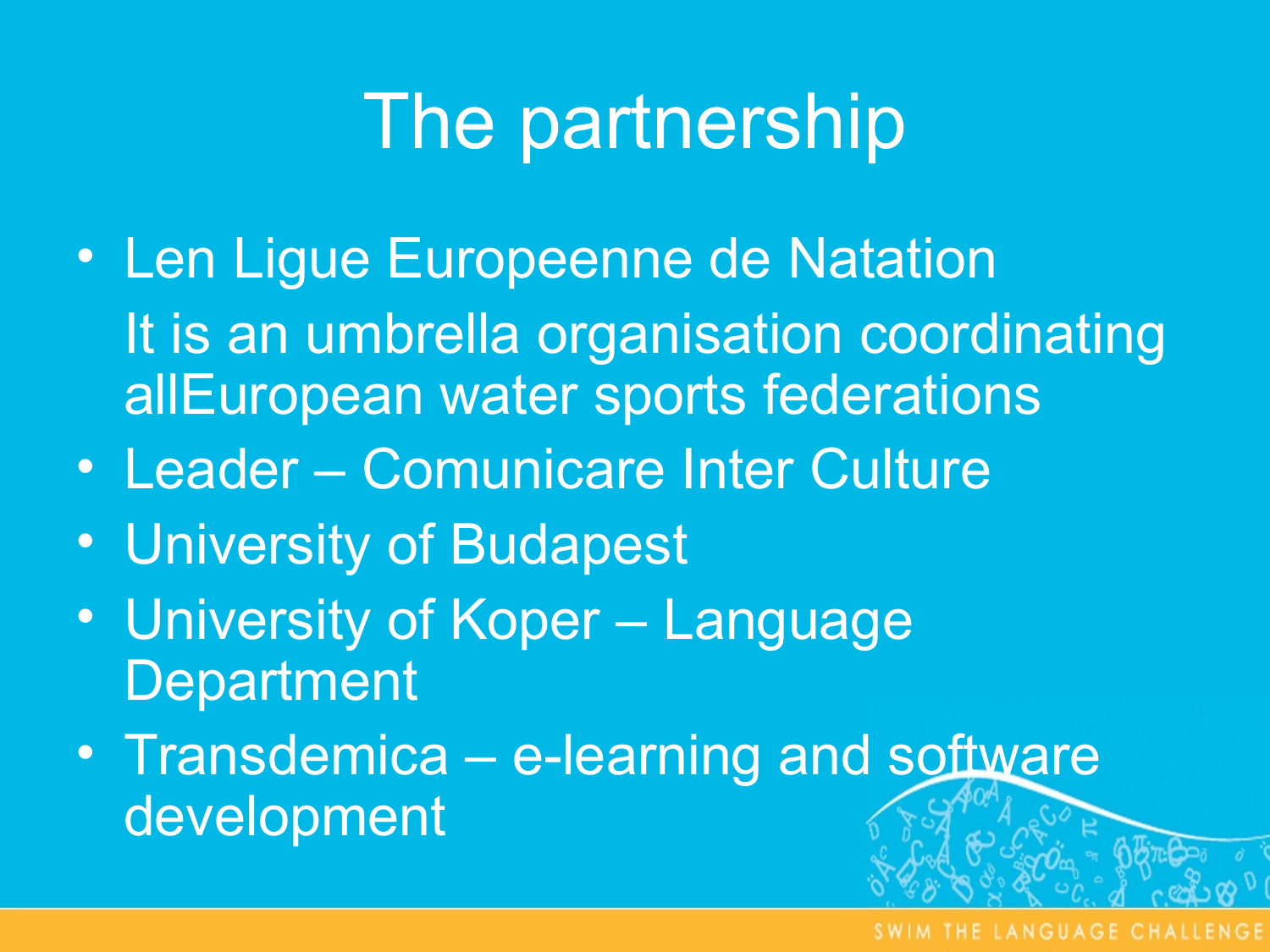## The marketing tools

- Press and Public Relations Unit
- "Language pool" stand at European Swimming Championships
- Promotional material
- Events

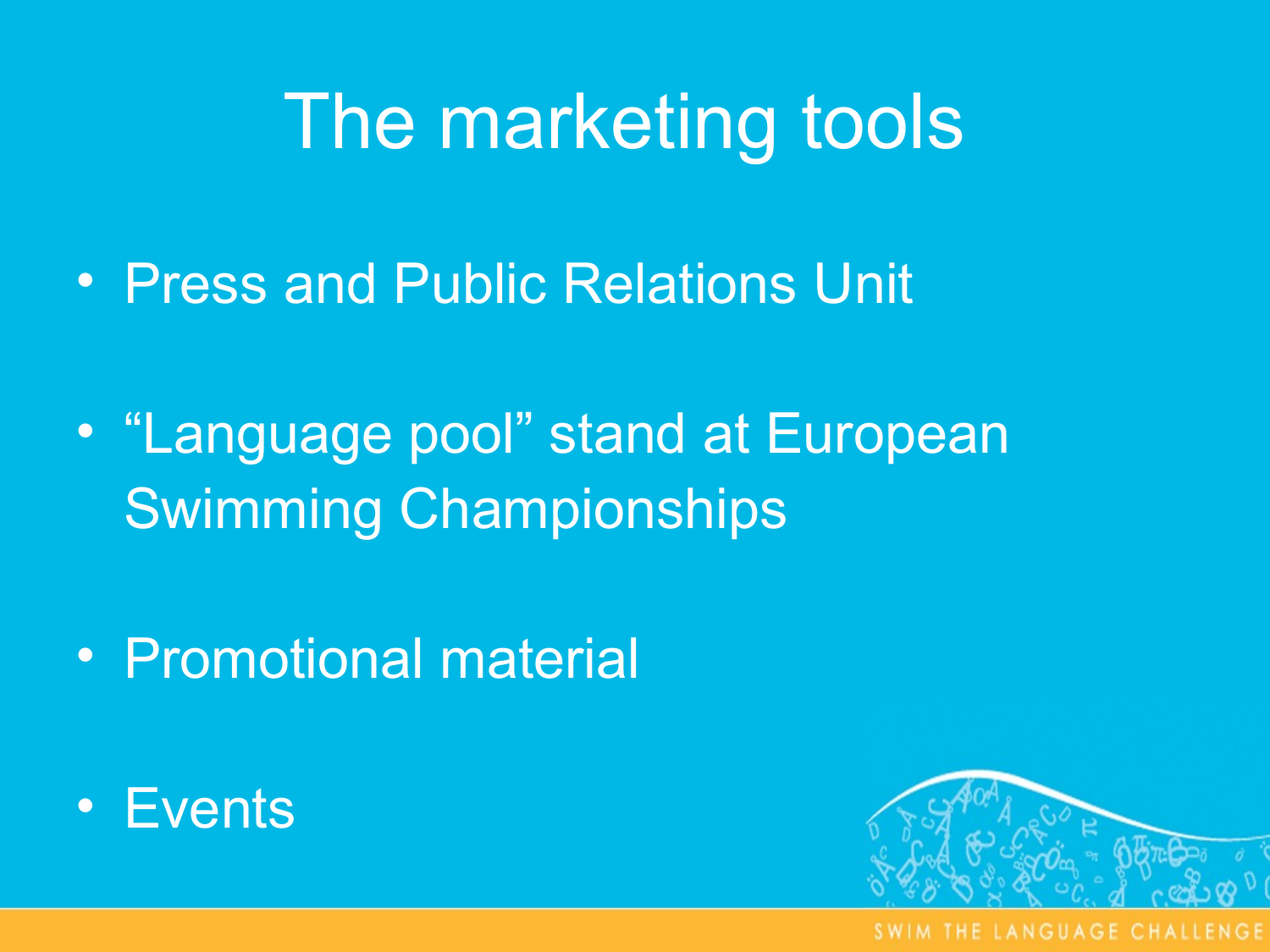## The Public Relations Unit

- Swim the language web site
- Len web site
- Partners web sites
- Press releases
- Communication with swimming federations
- Communication with education authorities

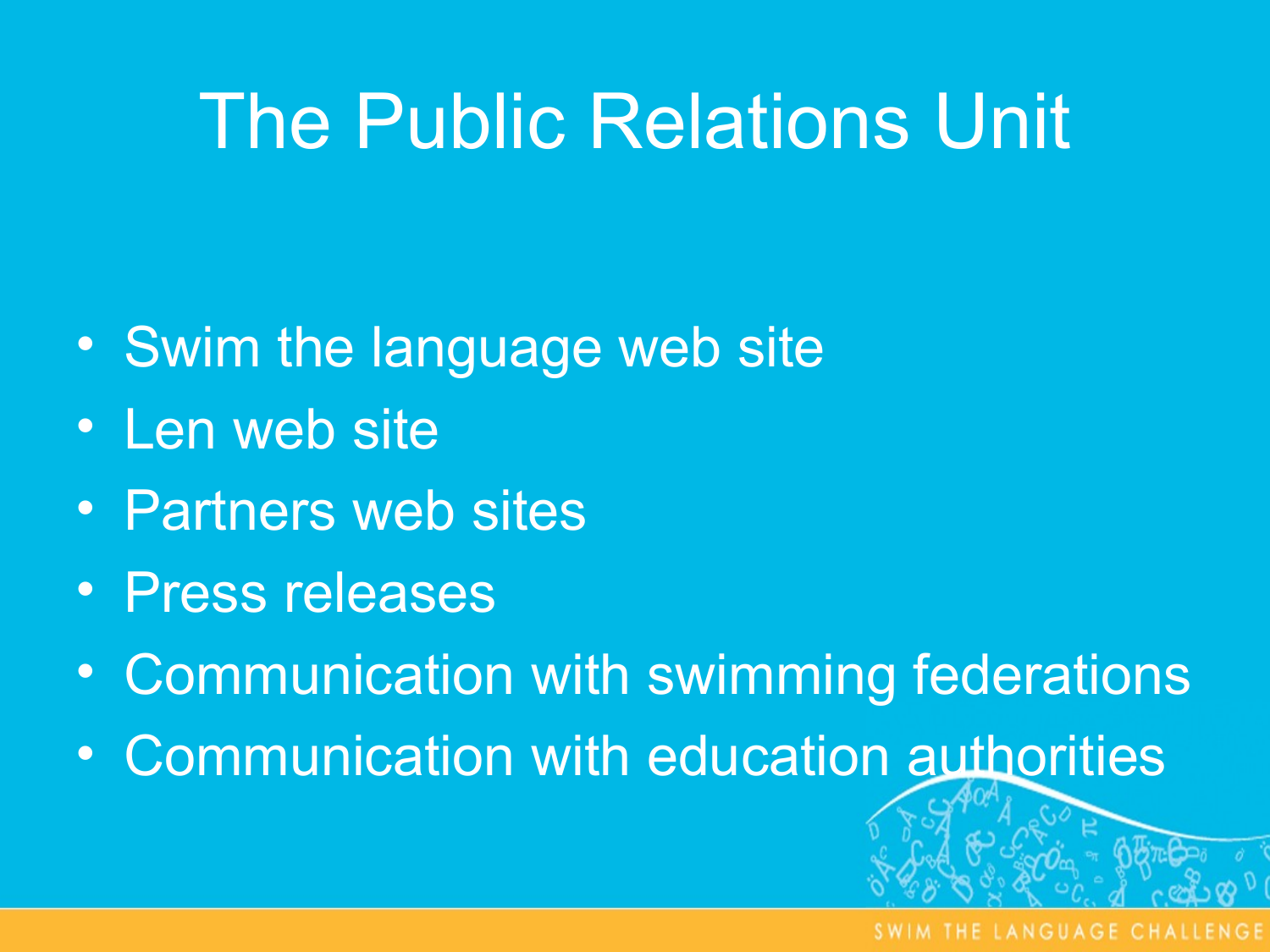## Promotional Material

#### • LEAFLET

project presentation in 5 languages

- MEMO WORD booklet words and pictures in 5 languages
- WORD labels

"nice" words to remember in 5 languages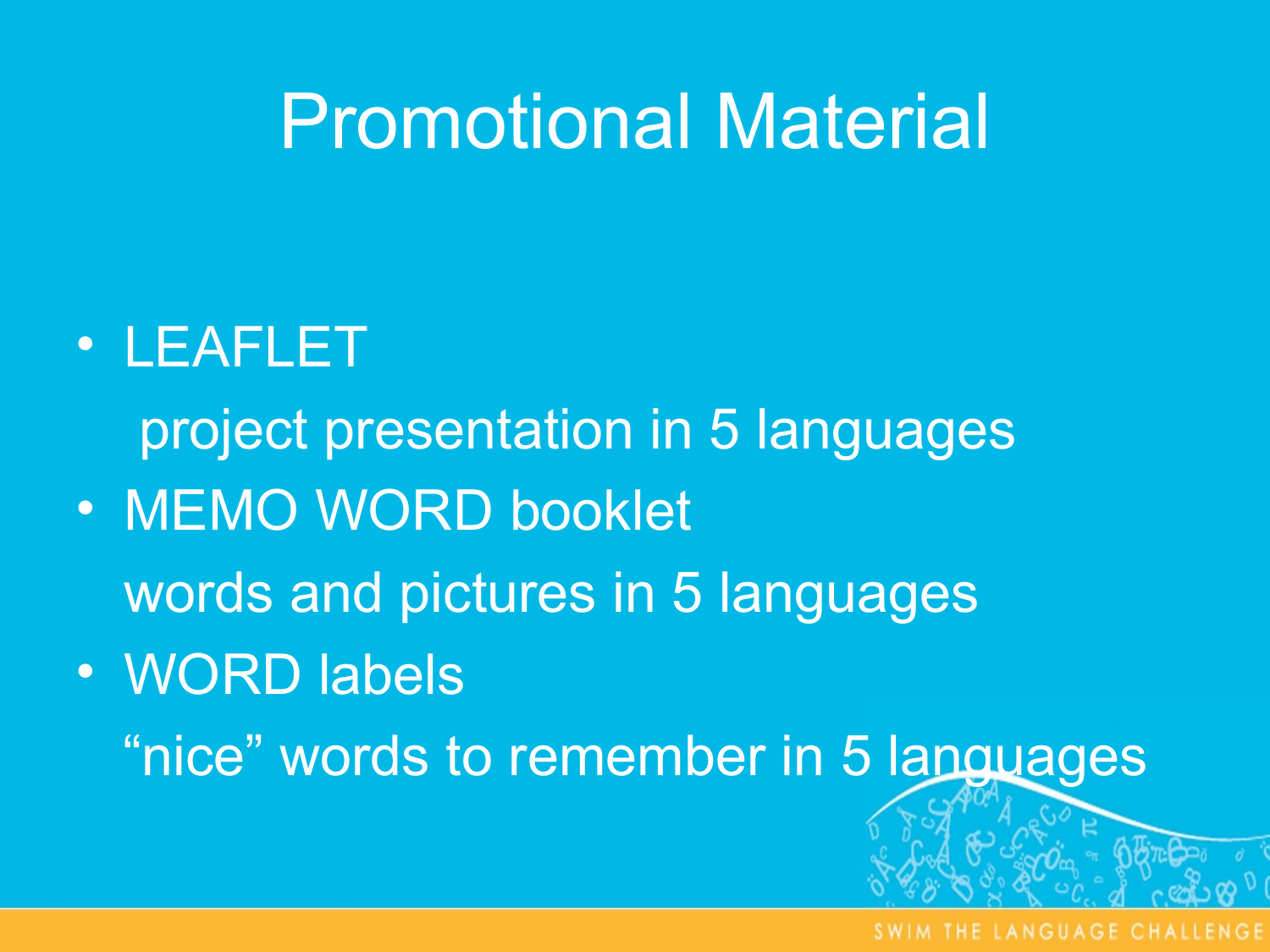# "Swim the Language Pool" stand

it is a coulorful, appealing structure equipped with interactive computer postings where participants can dip into the Language Challenge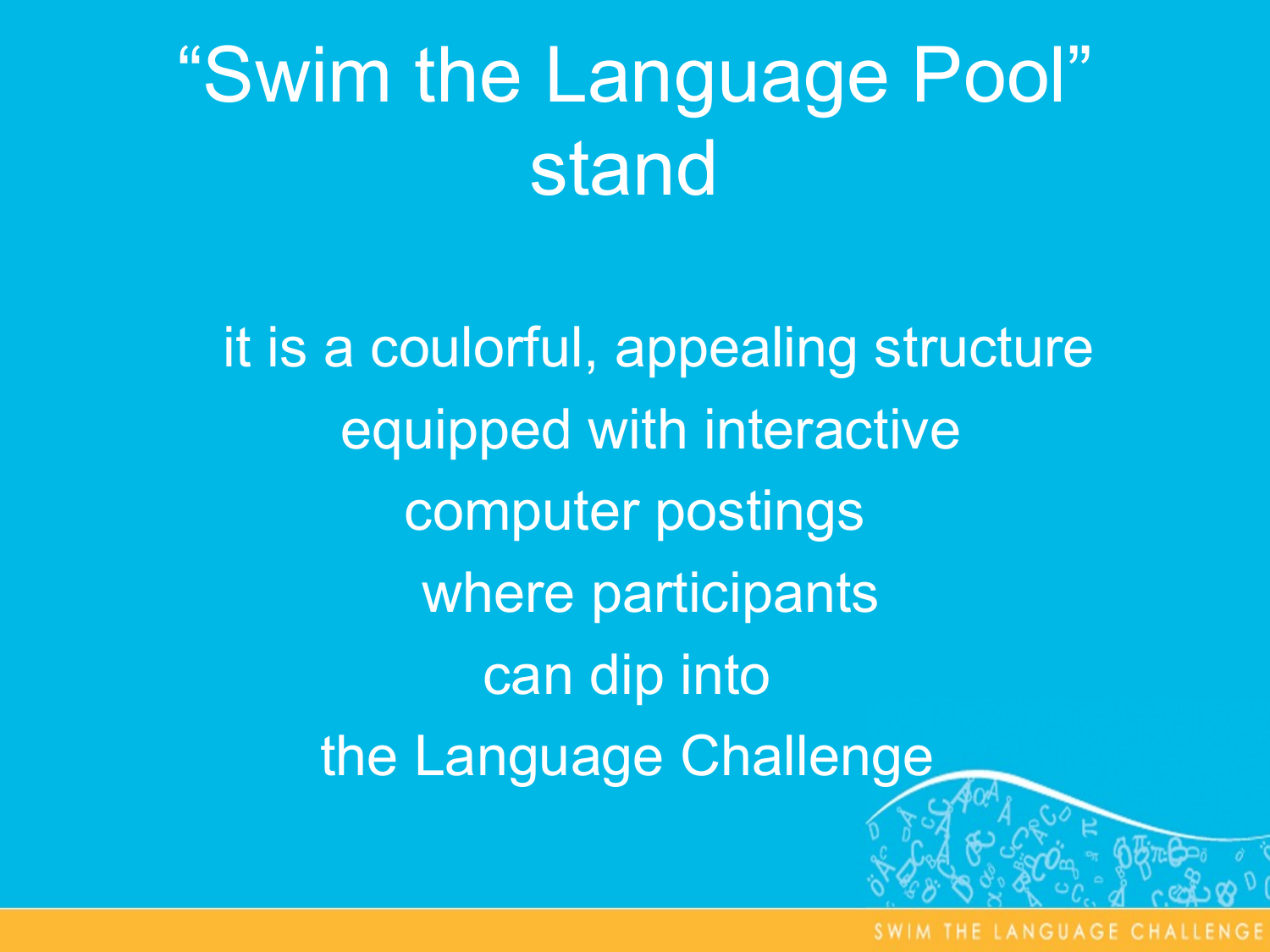## The schedule 2006

- 
- 
- 
- 

• September project presented at Len **Congress** • October project start up • November logo was developed • December project presented at Europea Championship in Helsinkj

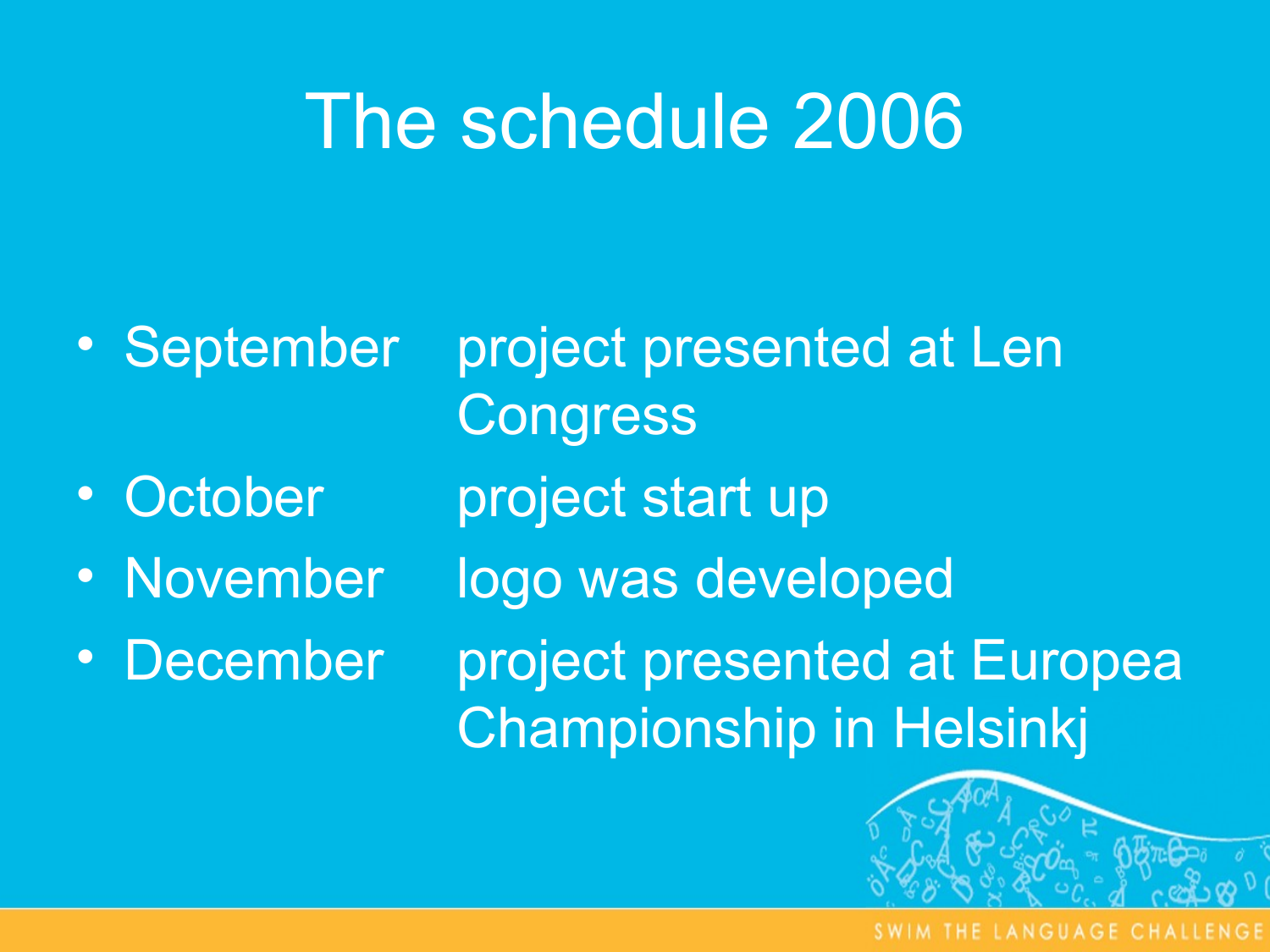## The schedule 2007

- 
- 
- 

• January web site was launched • March demo language pool on line • April The Challenge presented on Len Magazine • May **Promotional material** developed • June Letter to European Swimming Federations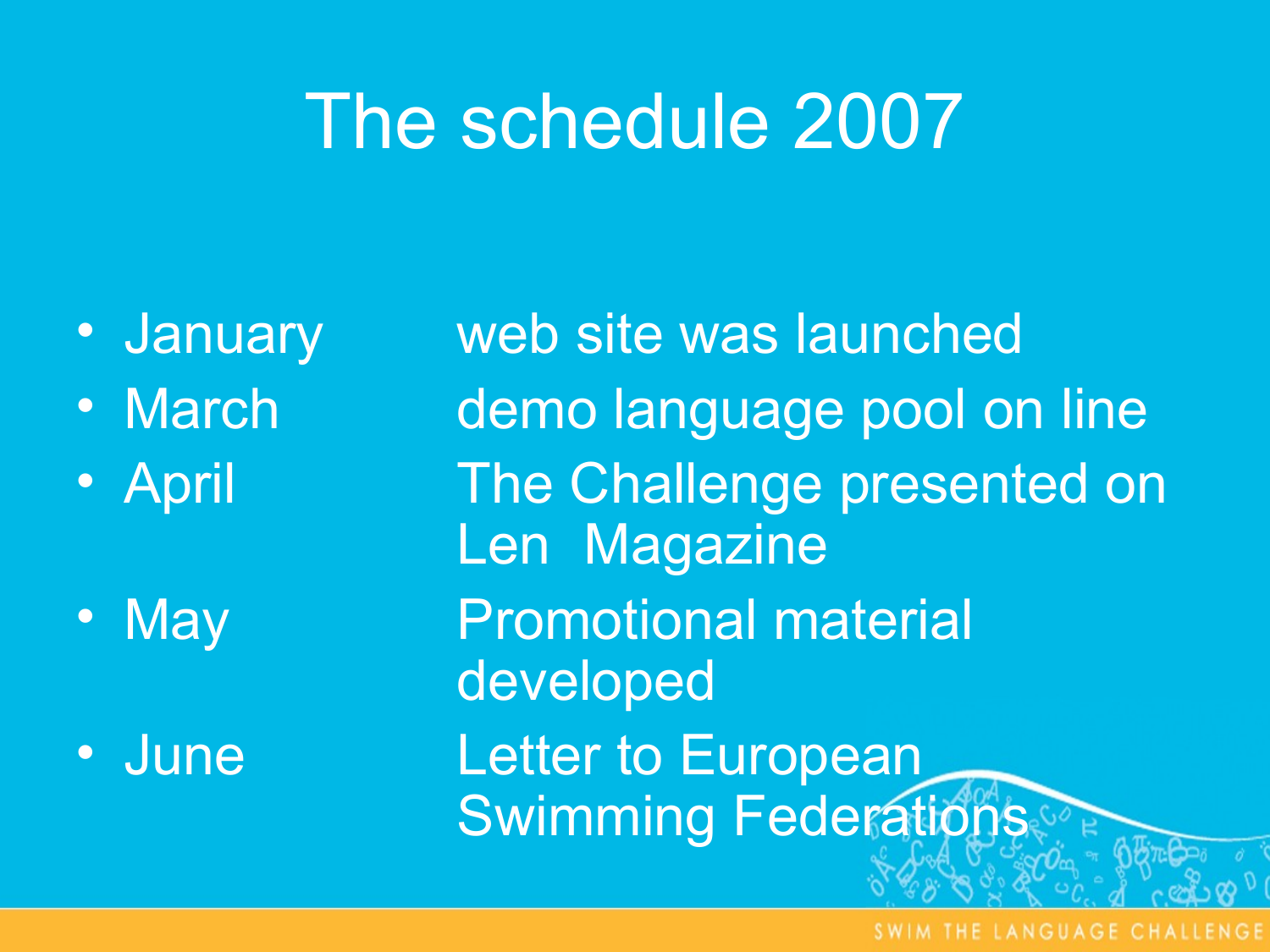## Communication Event

July 2007 Communication Event at European Masters Championships

Language race open to visitors Meet the culture corner Taste the culture time Meet your idols

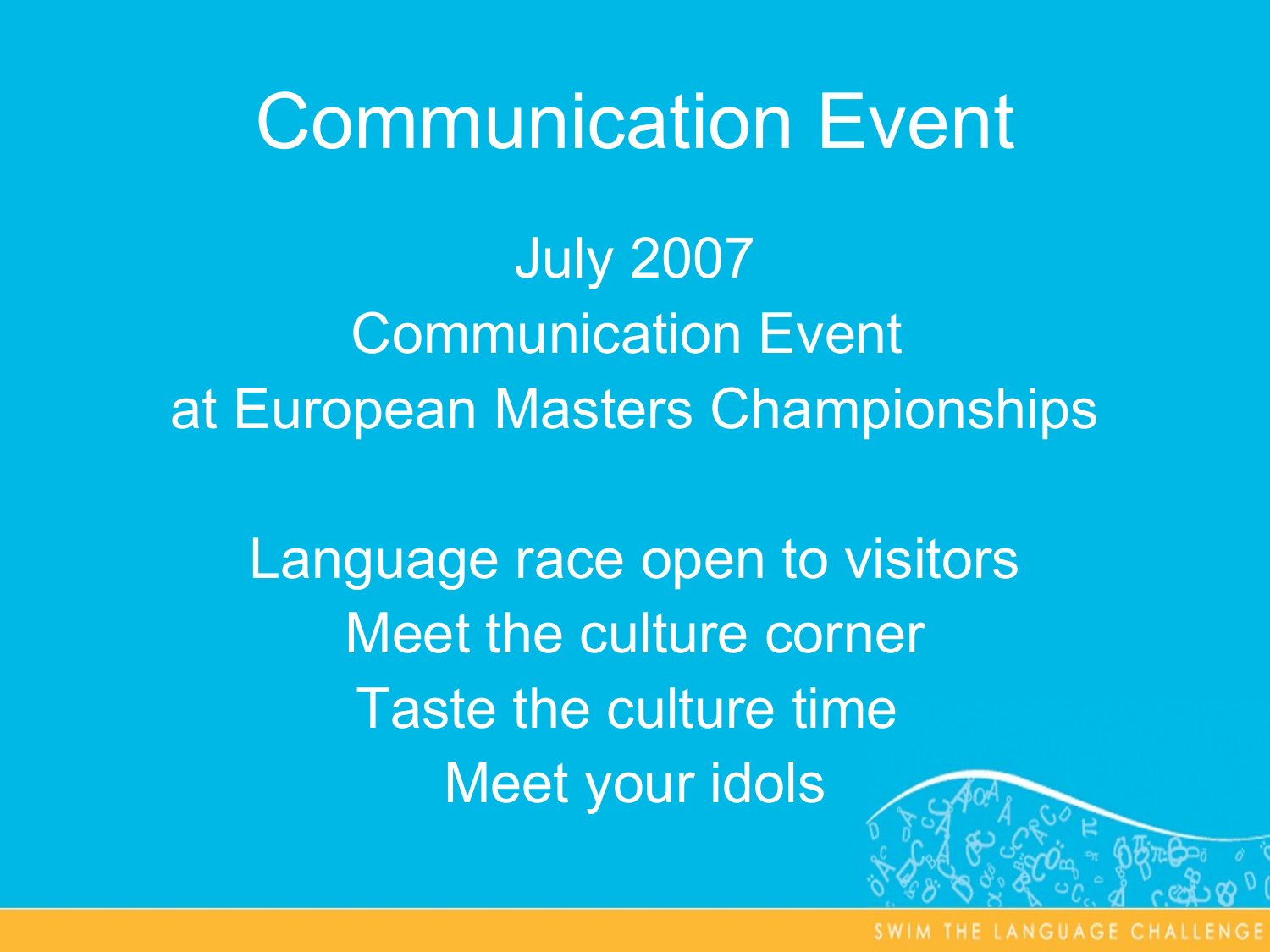

• 8000 people at Master Championship

- 600 visited the stand
- 6 news in the media
- Invitation to International Master Championship in Australia

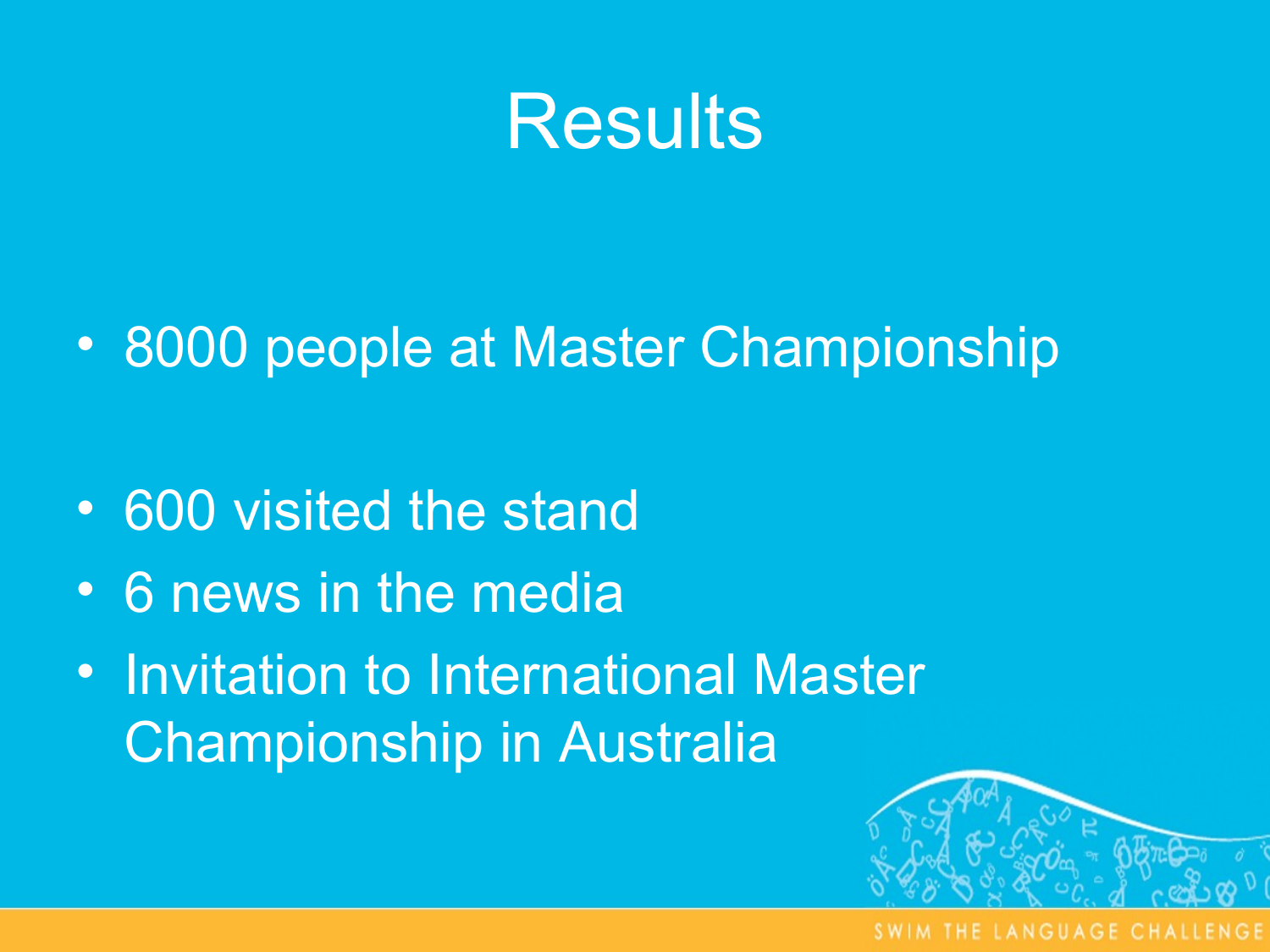Now …

#### let's go to the language swimming pool

choose your avatar

start the Challenge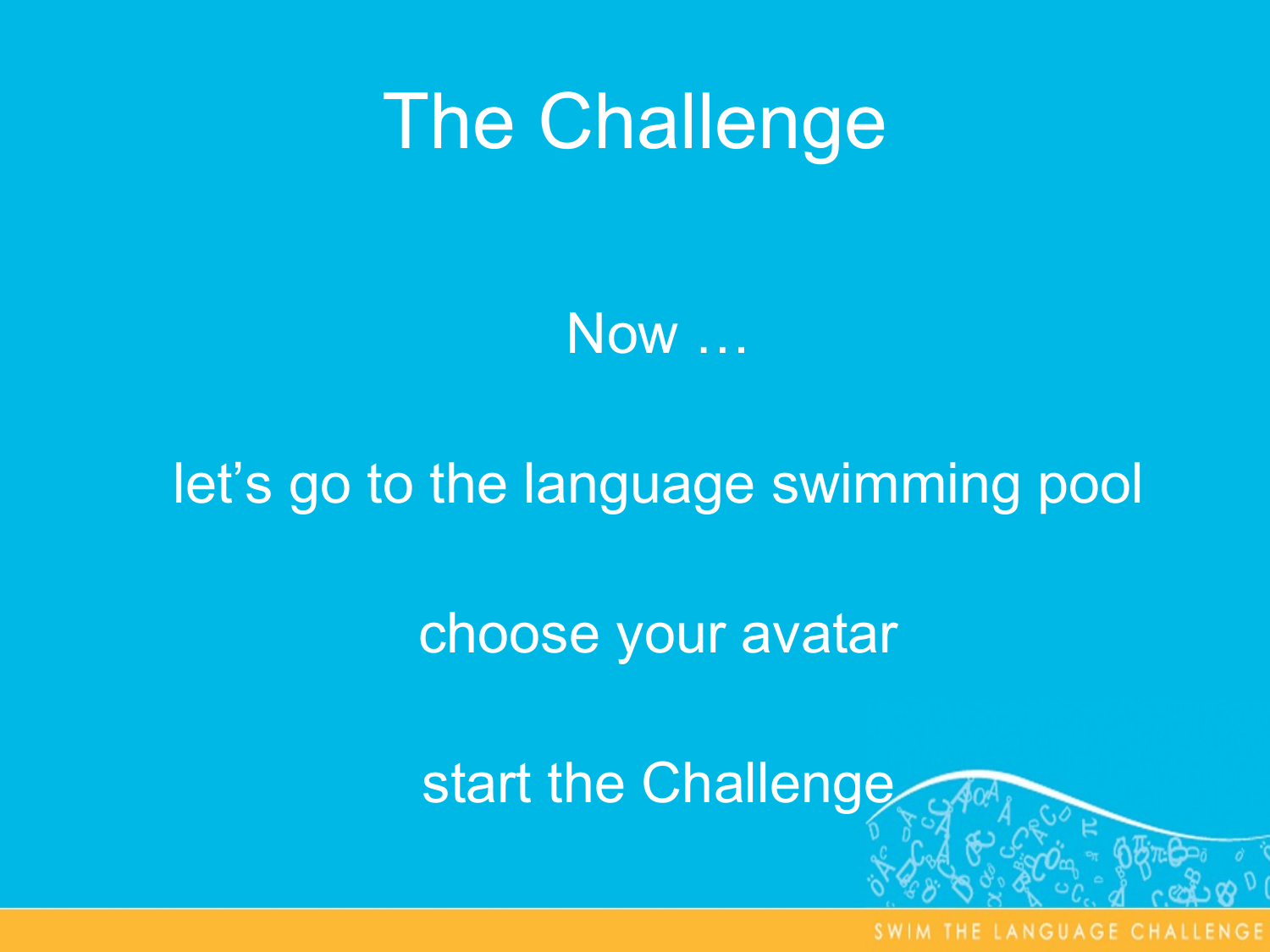Swim the relay

Learn the language

..,. And maybe win…